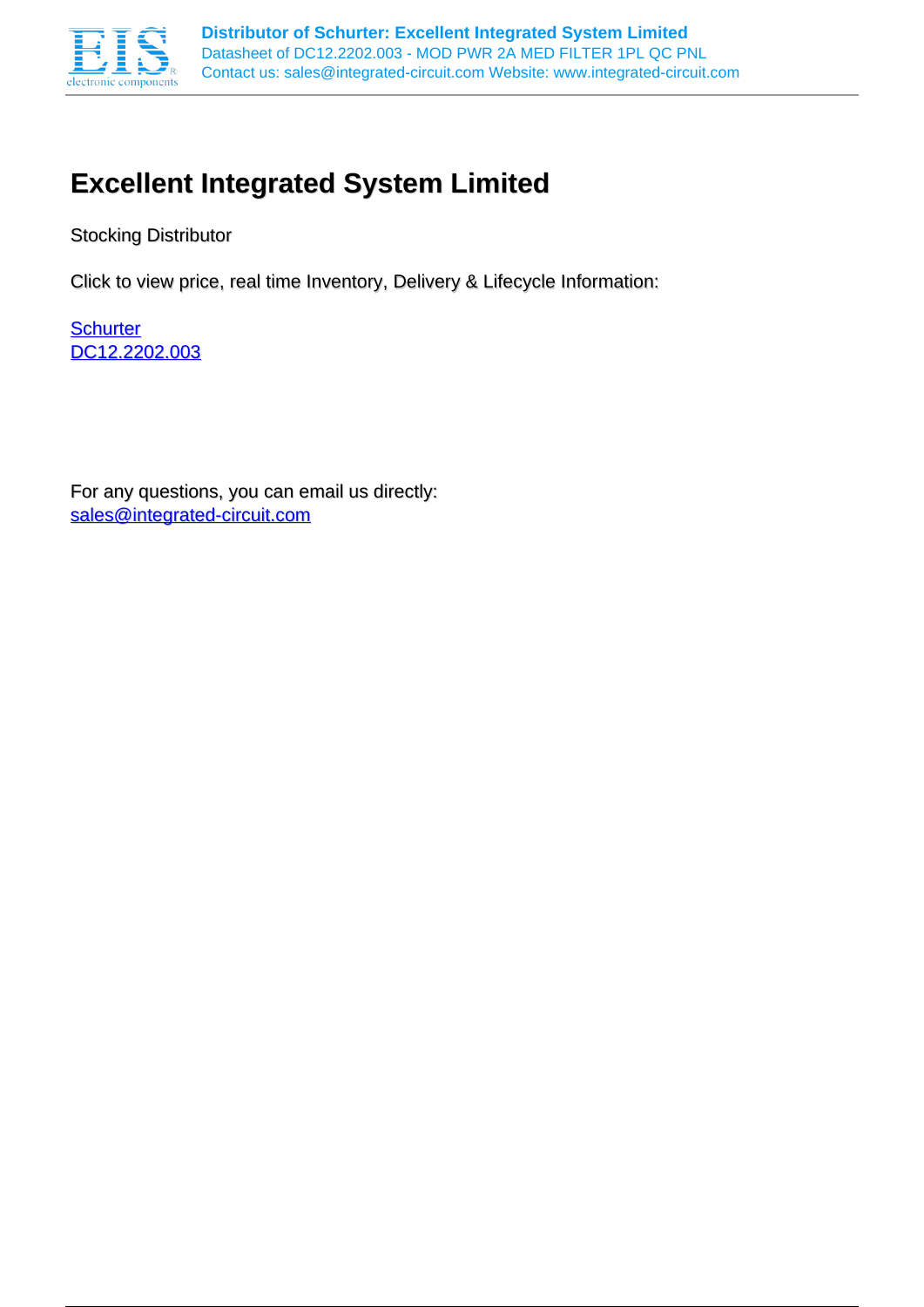

**Power Entry Modules with Line Filter** www.schurter.com/PG06 DC12

## IEC Appliance Inlet C14 with Filter, Line Switch 1- or 2-pole, Front or Rear Side Mounting



Screw-on Version from front side



Snap-In Version from front side



 $\mathbf{c}\mathbf{W}_{\text{us}}\overset{\sim}{\underset{\sim}{\longrightarrow}}$  (cac)

Screw-on Version from front side, protection class II



# **Description**

- Panel Mount:
- Screw-on version from front or rear side, snap-in version from front side
- 3 Functions:
- Appliance Inlet protection class I or II, Line Switch 1- or 2-pole, Line filter in standard and medical version
- Quick connect terminals 6.3 x 0.8 mm

### **Approvals**

- VDE Certificate Number: 40001522
- UL File Number: E72928



- Compact design with optimal shielding
- Rear side mounting for efficient costsaving assembly
- All single elements are already wired
- Line switch non-illuminated or illuminated
- Universal line filter for standard applications
- Ideal for application with high transient loads
- Suitable for use in equipment according to IEC/UL 60950
- Suitable for use in medical equipment according to IEC/UL 60601-1

### **Other versions on request**

- Solder terminals
- Other rocker marking
- Capacitance CX1

### **References**

Alternative: version without line filter DC11 Substitute for type KFB1; KFB2

## **Weblinks**

pdf-datasheet, html-datasheet, General Product Information, RoHS, CHINA-RoHS, REACH, Distributor-Stock-Check, Accessories, Detailed request for product

Newly available variants corresponding to V-Lock mating cordset. The connector is equipped with a notch intended for use with the latching cordset. The cord latching system prevents against accidental removal of the cordset.

| <b>Technical Data</b>                                 |                                                                             |                         |                                                                                                          |  |  |
|-------------------------------------------------------|-----------------------------------------------------------------------------|-------------------------|----------------------------------------------------------------------------------------------------------|--|--|
| Ratings IEC                                           | 1 - 10 A @ Ta 40 °C / 250 VAC; 50 Hz                                        | Appliance-Inlet/-Outlet | C14 / C18 acc. to IEC 60320-1.                                                                           |  |  |
| Ratings UL/CSA                                        | - 10A @ Ta 40 °C / 125 VAC; 60 Hz                                           |                         | UL 498, CSA C22.2 no. 42 (for cold                                                                       |  |  |
| Leakage Current                                       | standard $<$ 0.5 mA (250 V / 60 Hz)<br>medical $<$ 5 µA (250 V / 60 Hz)     |                         | conditions) pin-temperature 70 °C, 10A,<br>Protection Class I or II                                      |  |  |
| Dielectric Strength                                   | > 1.7 kVDC between L-N<br>> 2.7 kVDC between L/N-PE<br>Test voltage (2 sec) | Line Switch             | Rocker switch 1 or 2 pole, non-illumina-<br>ted or illuminated, acc. to IEC 61058-1<br>Technical Details |  |  |
| Allowable Operation Temp.<br>$-25^{\circ}$ C to 85 °C |                                                                             | Line Filter             | Standard and Medical Version, IEC                                                                        |  |  |
| Climatic Category                                     | 25/085/21 acc. to IEC 60068-1                                               |                         | 60939, UL 1283, CSA C22.2 no. 8                                                                          |  |  |
| Degree of Protection                                  | from front side IP 40 acc. to IEC 60529                                     |                         | <b>Technical Details</b>                                                                                 |  |  |
| <b>Protection Class</b>                               | Suitable for appliances with protection<br>class I or II acc. to IEC 61140  | <b>MTBF</b>             | > 1'900'000h acc. to MIL-HB-217 F                                                                        |  |  |
| Terminal                                              | Quick connect terminals 6.3 x 0.8 mm                                        |                         |                                                                                                          |  |  |
| Panel Thickness s                                     | Screw: max 8 mm                                                             |                         |                                                                                                          |  |  |
|                                                       | Mounting screw torque max 0.5 Nm<br>Snap-in: 1 mm to 3 mm                   |                         |                                                                                                          |  |  |
| Material: Housing                                     | Thermoplastic, black / white, UL 94V-0                                      |                         |                                                                                                          |  |  |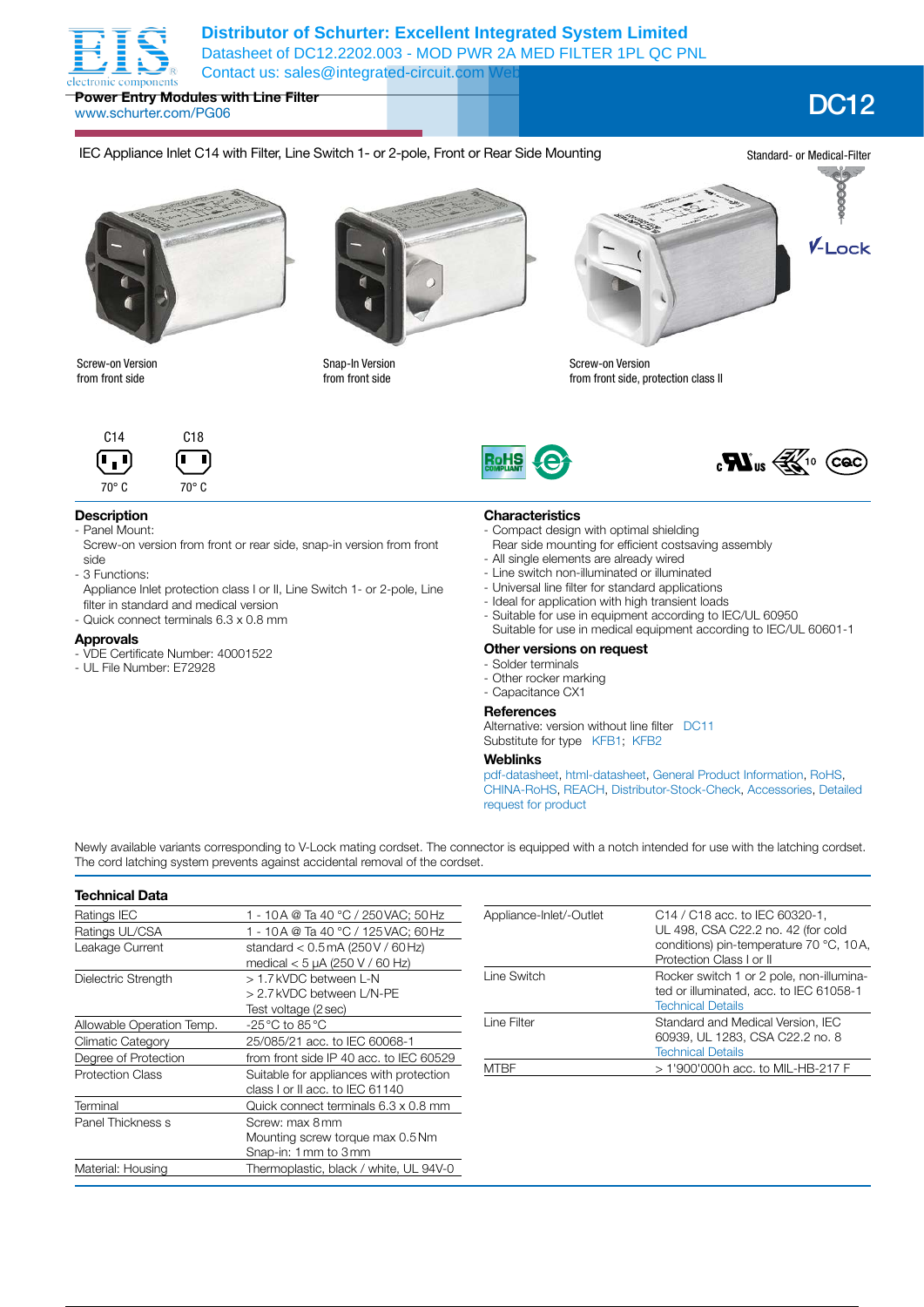



**Power Entry Modules with Line Filter** DC12 www.schurter.com/PG06

### **Dimensions**

Screw-on mounting from front side



Screw-On Version from rear side (metal flange)







### Snap-in mounting from front side





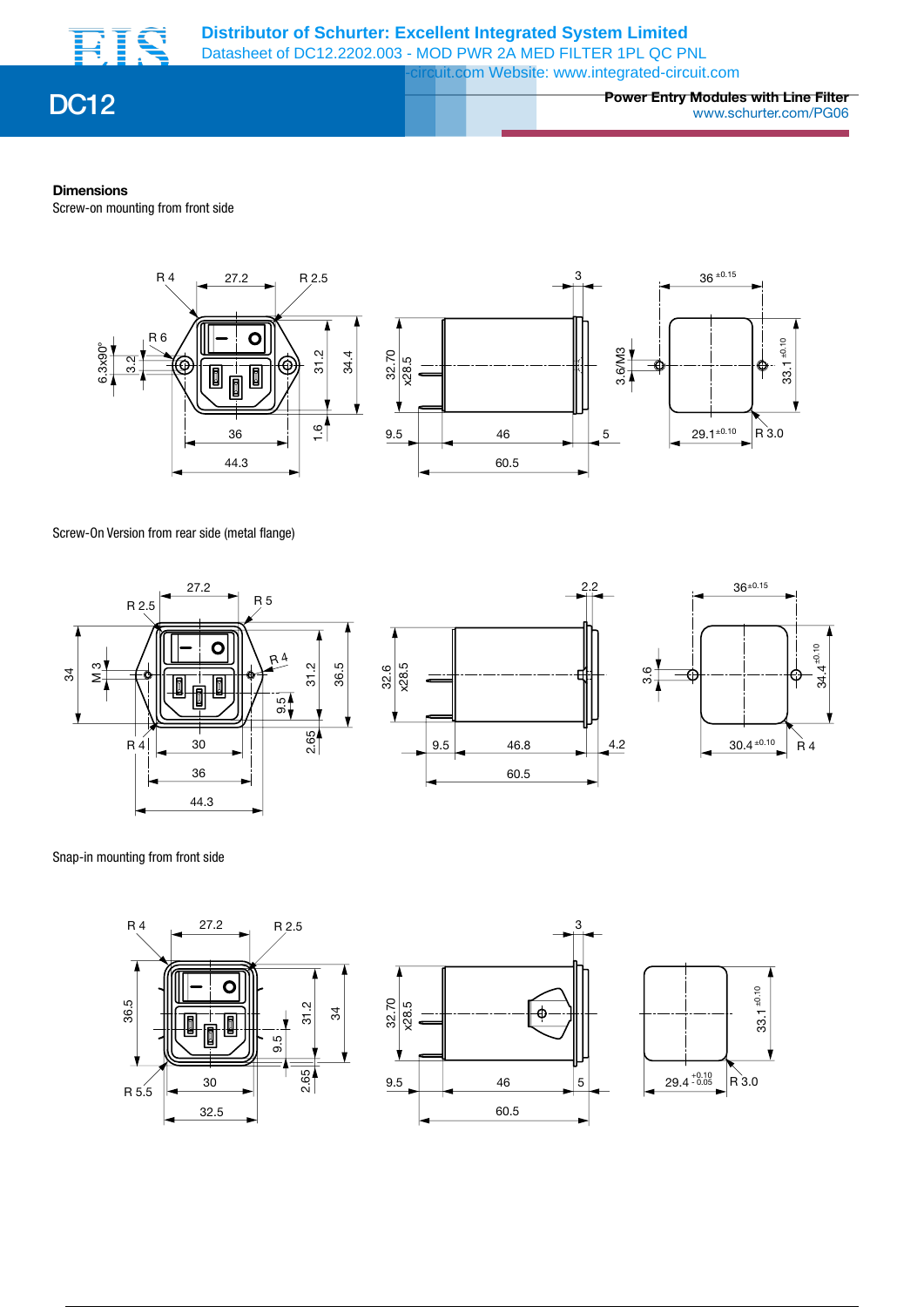

**Power Entry Modules with Line Filter** www.schurter.com/PG06 DC12

Screw-on mounting from front side (protection class II)



Screw-on version from rear side (protection class II)







Snap-in mounting from front side (protection class II)

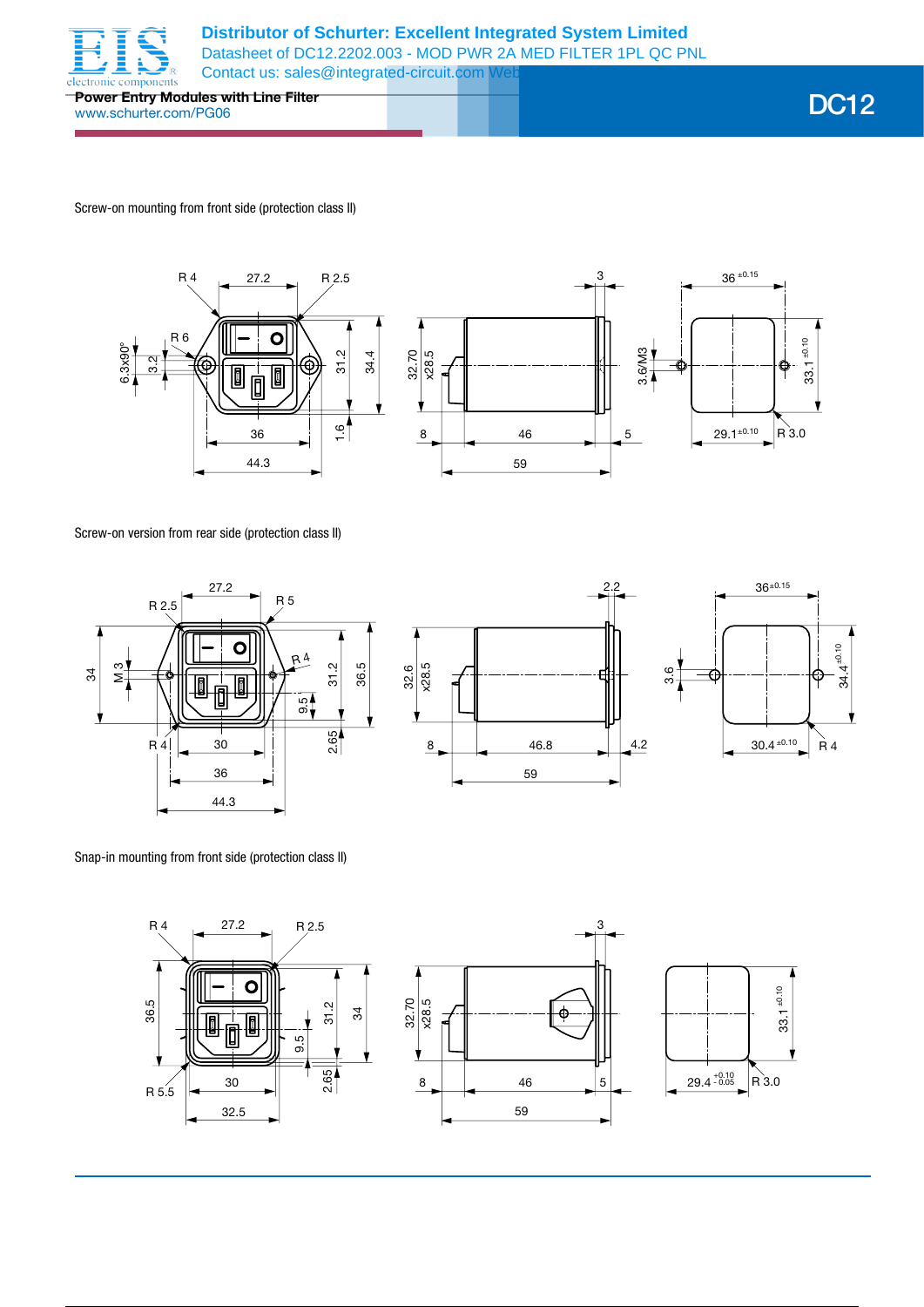

# **Power Entry Modules with Line Filter** DC12 www.schurter.com/PG06

# **Technical Data of Filter-Components**

| <b>Rated Current</b><br>M | Filter-Type                  | Inductances<br>L [mH] | Capacitance<br>CX[ <sub>nF</sub> ] | Capacitance<br>CY [nF]   | $R$ [M $\Omega$ ] |
|---------------------------|------------------------------|-----------------------|------------------------------------|--------------------------|-------------------|
| 1                         | <b>Standard Version</b>      | $2 \times 10$         | 100                                | 2.2                      | $\mathbf{1}$      |
| $\overline{2}$            | <b>Standard Version</b>      | 2x4                   | 100                                | 2.2                      | 1                 |
| $\overline{4}$            | <b>Standard Version</b>      | $2 \times 1.5$        | 100                                | 2.2                      | 1                 |
| 6                         | <b>Standard Version</b>      | $2 \times 0.8$        | 100                                | 2.2                      | 1                 |
| 10                        | <b>Standard Version</b>      | $2 \times 0.3$        | 100                                | 2.2                      | $\mathbf{1}$      |
| 1                         | Medical Version (M5)         | $2 \times 10$         | 100                                | $\overline{\phantom{a}}$ | 1                 |
| $\overline{2}$            | Medical Version (M5)         | 2x4                   | 100                                |                          | $\mathbf{1}$      |
| $\overline{4}$            | <b>Medical Version (M5)</b>  | $2 \times 1.5$        | 100                                |                          |                   |
| $6\phantom{1}$            | <b>Medical Version (M5)</b>  | $2 \times 0.8$        | 100                                |                          | $\mathbf{1}$      |
| 10                        | <b>Medical Version (M5)</b>  | $2 \times 0.3$        | 100                                |                          | 1                 |
| 1                         | Medical Version (M80)        | $2 \times 10$         | 100                                | 0.47                     | $\mathbf{1}$      |
| $\overline{2}$            | <b>Medical Version (M80)</b> | $2 \times 4$          | 100                                | 0.47                     | 1                 |
| $\overline{4}$            | <b>Medical Version (M80)</b> | $2 \times 1.5$        | 100                                | 0.47                     | $\mathbf{1}$      |
| 6                         | <b>Medical Version (M80)</b> | $2 \times 0.8$        | 100                                | 0.47                     | 1                 |
| 10                        | Medical Version (M80)        | $2 \times 0.3$        | 100                                | 0.47                     | 1                 |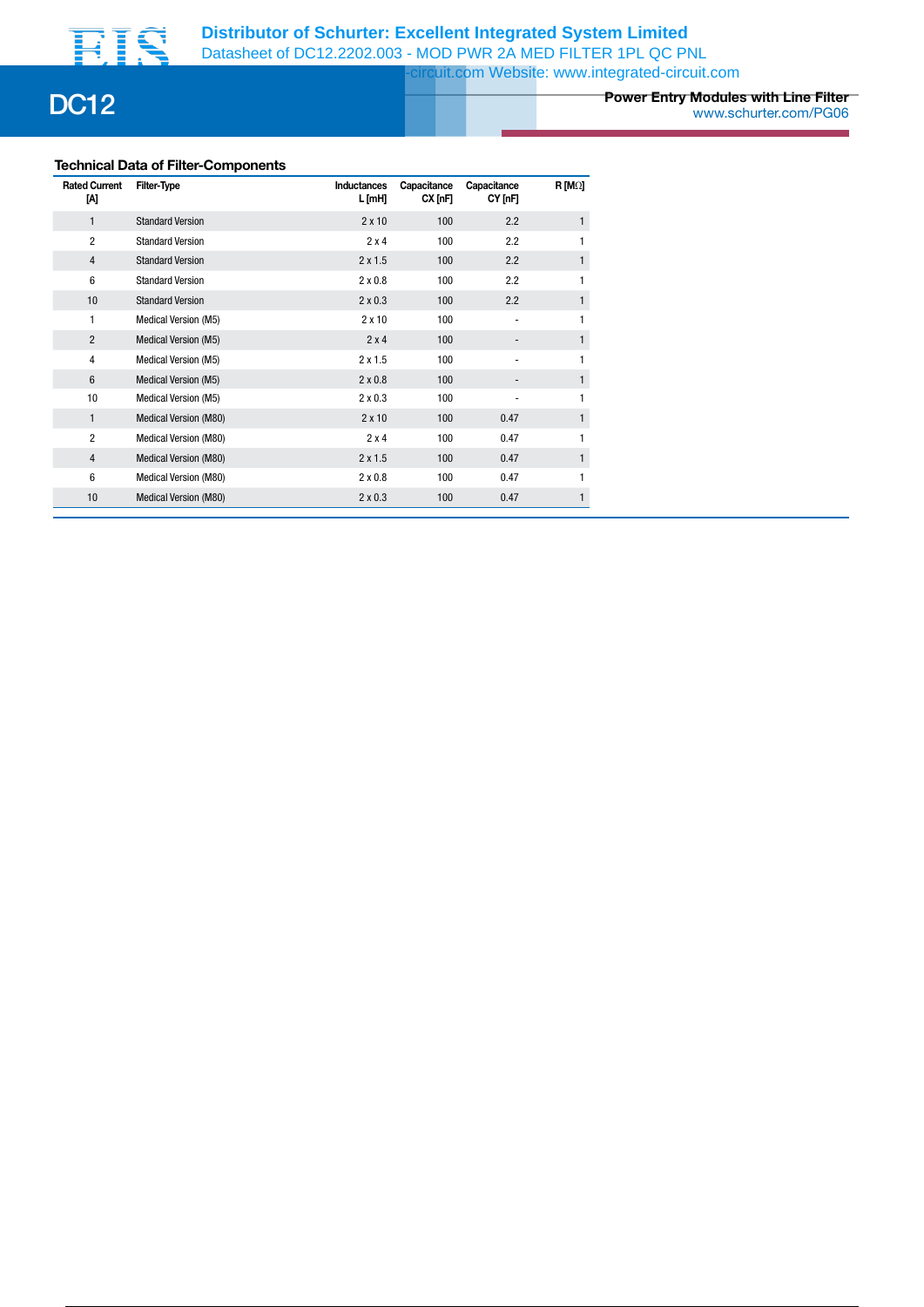

**Power Entry Modules with Line Filter** www.schurter.com/PG06 DC12

## **Diagrams**



Standard filter 2-pole





1) Line 2) Load

1) Line 2) Load

illuminated

L

PE o

N

Medical filter 2-pole (M5)

Medical Filter 2-pole (M5)

Medical filter 1-pole (M5)





Cx

L1

-o L'

o PE'

ıl

o N'

L2

1) Line 2) Load

1) Line 2) Load

Standard filter 2-pole illuminated





Medical filter 2-pole (M5) protection class II



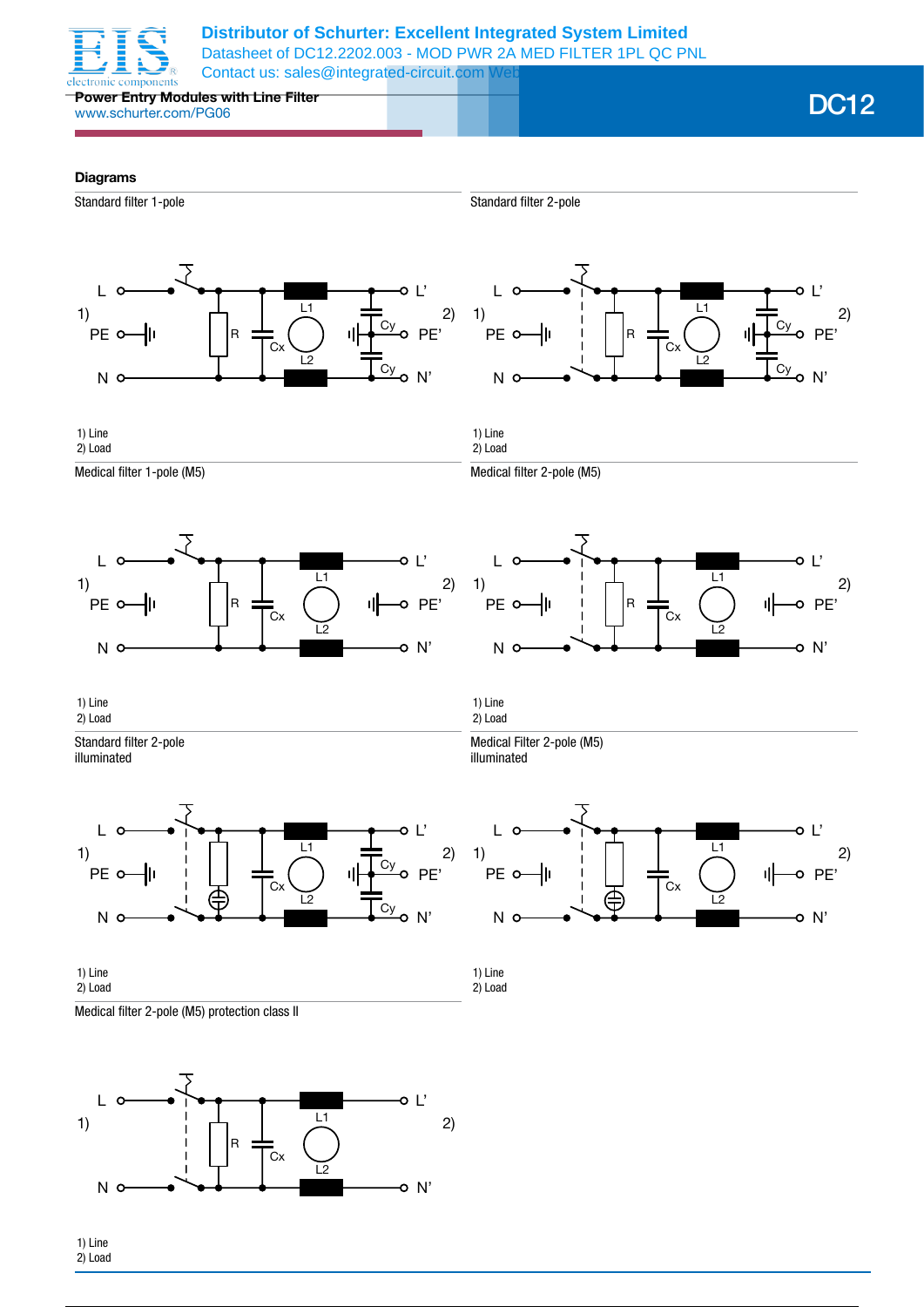

# **Power Entry Modules with Line Filter** DC12 www.schurter.com/PG06

**Attenuation Loss Attenuation Loss - - - 50Ω** differential mode \_\_\_\_ 50Ω common mode



10 A





 $10A$ 



| <b>All Variants</b>  |                         |                |                      |                    |                     |       |                 |                     |
|----------------------|-------------------------|----------------|----------------------|--------------------|---------------------|-------|-----------------|---------------------|
| <b>Rated current</b> | <b>Filter-Type</b>      | Panel mounting | <b>Mounting side</b> | <b>Line Switch</b> | <b>Illumination</b> | Color | Pro-<br>tection | <b>Order Number</b> |
| $\mathbf{1}$         | <b>Standard Version</b> | Snap-in        | <b>Front Side</b>    | 1-pole             | non-illuminated     | black |                 | DC12.1102.103       |
| $\overline{2}$       | <b>Standard Version</b> | Snap-in        | <b>Front Side</b>    | 1-pole             | non-illuminated     | black |                 | DC12.2102.103       |
| 4                    | <b>Standard Version</b> | Snap-in        | <b>Front Side</b>    | 1-pole             | non-illuminated     | black |                 | DC12.3102.103       |
| 6                    | <b>Standard Version</b> | Snap-in        | <b>Front Side</b>    | 1-pole             | non-illuminated     | black |                 | DC12.4102.103       |
| 10                   | <b>Standard Version</b> | Snap-in        | <b>Front Side</b>    | 1-pole             | non-illuminated     | black |                 | DC12.5102.103       |
|                      |                         |                |                      |                    |                     |       |                 |                     |
| 1                    | <b>Standard Version</b> | Snap-in        | <b>Front Side</b>    | 2-pole             | non-illuminated     | black |                 | DC12.1102.101       |
| $\overline{2}$       | <b>Standard Version</b> | Snap-in        | <b>Front Side</b>    | 2-pole             | non-illuminated     | black |                 | DC12.2102.101       |
| 4                    | <b>Standard Version</b> | Snap-in        | <b>Front Side</b>    | 2-pole             | non-illuminated     | black |                 | DC12.3102.101       |
| 6                    | <b>Standard Version</b> | Snap-in        | <b>Front Side</b>    | 2-pole             | non-illuminated     | black |                 | DC12.4102.101       |
| 10                   | <b>Standard Version</b> | Snap-in        | <b>Front Side</b>    | 2-pole             | non-illuminated     | black |                 | DC12.5102.101       |
| $\mathbf{1}$         | <b>Standard Version</b> | Screw          | <b>Front Side</b>    | 1-pole             | non-illuminated     | black |                 | DC12.1102.003       |
| $\overline{2}$       | <b>Standard Version</b> | Screw          | <b>Front Side</b>    | 1-pole             | non-illuminated     | black |                 | DC12.2102.003       |
| 4                    | <b>Standard Version</b> | Screw          | <b>Front Side</b>    | 1-pole             | non-illuminated     | black |                 | DC12.3102.003       |
| 6                    | <b>Standard Version</b> | Screw          | <b>Front Side</b>    | 1-pole             | non-illuminated     | black |                 | DC12.4102.003       |
| 10                   | <b>Standard Version</b> | Screw          | <b>Front Side</b>    | 1-pole             | non-illuminated     | black |                 | DC12.5102.003       |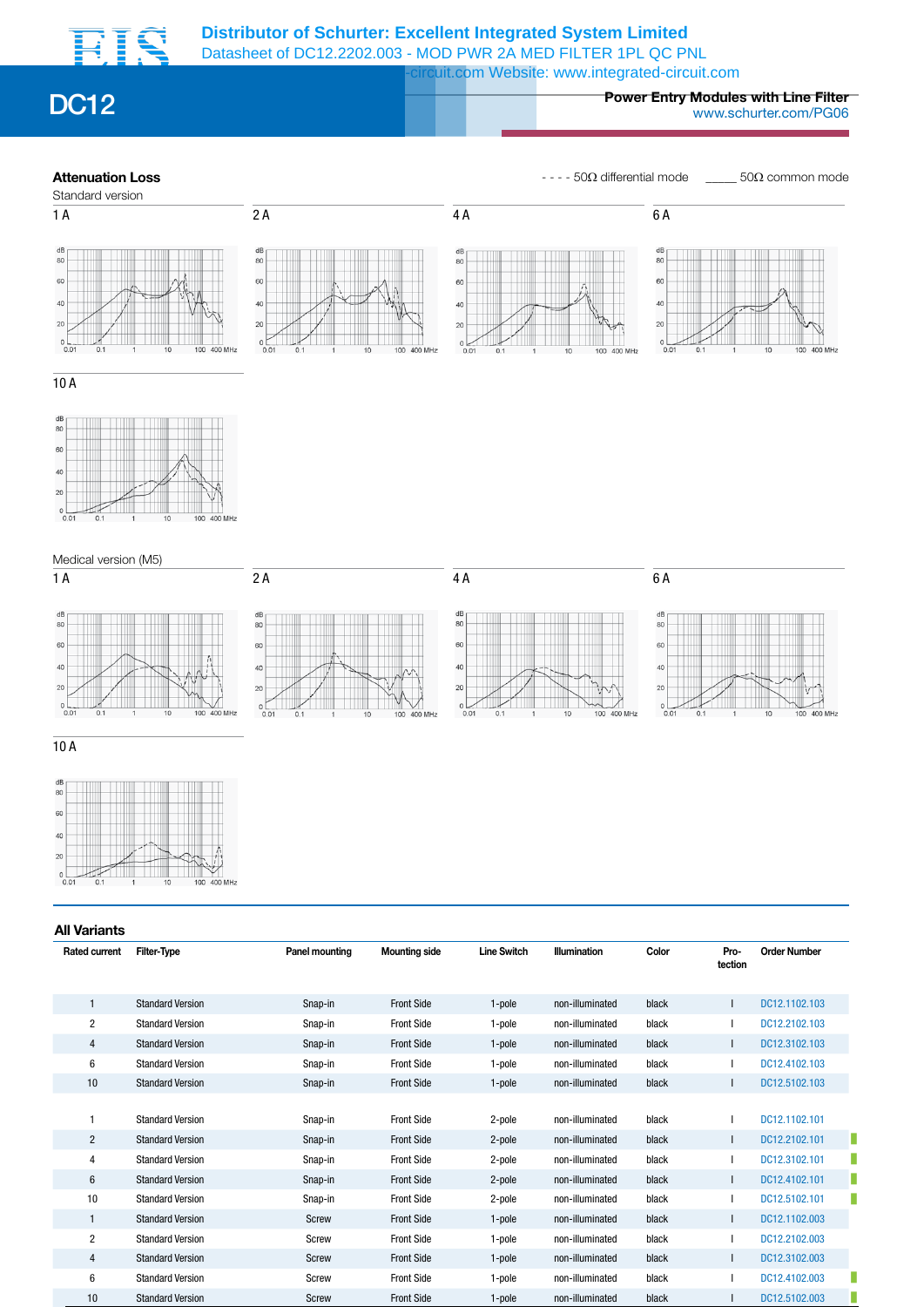

**Power Entry Modules with Line Filter** www.schurter.com/PG06 DC12

| <b>Rated current</b>    | Filter-Type                 | Panel mounting | <b>Mounting side</b> | <b>Line Switch</b> | Illumination      | Color | Pro-<br>tection | <b>Order Number</b> |
|-------------------------|-----------------------------|----------------|----------------------|--------------------|-------------------|-------|-----------------|---------------------|
| 10                      | <b>Standard Version</b>     | Screw          | <b>Front Side</b>    | 1-pole             | non-illuminated   | black |                 | DC12.5102.003.21    |
| $\mathbf{1}$            | <b>Standard Version</b>     | <b>Screw</b>   | <b>Front Side</b>    | 2-pole             | non-illuminated   | black | $\mathsf{L}$    | I<br>DC12.1102.001  |
| $\overline{2}$          | <b>Standard Version</b>     | Screw          | <b>Front Side</b>    | 2-pole             | non-illuminated   | black | $\mathbf{I}$    | п<br>DC12.2102.001  |
| 4                       | <b>Standard Version</b>     | <b>Screw</b>   | <b>Front Side</b>    | 2-pole             | non-illuminated   | black | $\mathbf{I}$    | П<br>DC12.3102.001  |
| 6                       | <b>Standard Version</b>     | Screw          | <b>Front Side</b>    | 2-pole             | non-illuminated   | black | $\mathbf{I}$    | П<br>DC12.4102.001  |
| 10                      | <b>Standard Version</b>     | <b>Screw</b>   | <b>Front Side</b>    | 2-pole             | non-illuminated   | black | $\mathbf{I}$    | п<br>DC12.5102.001  |
| 10                      | <b>Standard Version</b>     | <b>Screw</b>   | <b>Front Side</b>    | 2-pole             | non-illuminated   | black | $\mathbf{L}$    | DC12.5102.001.21    |
| $\mathbf{1}$            | <b>Standard Version</b>     | <b>Screw</b>   | <b>Rear Side</b>     | 1-pole             | non-illuminated   | black | $\mathbf{I}$    | DC12.1102.203       |
| $\overline{c}$          | <b>Standard Version</b>     | Screw          | <b>Rear Side</b>     | 1-pole             | non-illuminated   | black | $\mathbf{L}$    | DC12.2102.203       |
| $\overline{4}$          | <b>Standard Version</b>     | <b>Screw</b>   | <b>Rear Side</b>     | 1-pole             | non-illuminated   | black | $\mathbf{I}$    | DC12.3102.203       |
| 6                       | <b>Standard Version</b>     | Screw          | <b>Rear Side</b>     | 1-pole             | non-illuminated   | black | $\mathbf{I}$    | DC12.4102.203       |
| 10                      | <b>Standard Version</b>     | Screw          | <b>Rear Side</b>     | 1-pole             | non-illuminated   | black | $\mathbf{I}$    | DC12.5102.203       |
| $\mathbf{1}$            | <b>Standard Version</b>     | Screw          | <b>Rear Side</b>     | 2-pole             | non-illuminated   | black | $\mathbf{I}$    | DC12.1102.201       |
| $\overline{c}$          | <b>Standard Version</b>     | Screw          | <b>Rear Side</b>     | 2-pole             | non-illuminated   | black | $\mathbf{I}$    | DC12.2102.201       |
| $\overline{\mathbf{4}}$ | <b>Standard Version</b>     | Screw          | <b>Rear Side</b>     | 2-pole             | non-illuminated   | black | $\mathbf{I}$    | DC12.3102.201       |
| $6\phantom{1}$          | <b>Standard Version</b>     | Screw          | <b>Rear Side</b>     | 2-pole             | non-illuminated   | black | $\mathbf{I}$    | DC12.4102.201       |
| 10                      | <b>Standard Version</b>     | Screw          | <b>Rear Side</b>     | 2-pole             | non-illuminated   | black | $\mathbf{I}$    | DC12.5102.201       |
| $\mathbf{1}$            | Medical Version (M5)        | Snap-in        | <b>Front Side</b>    | 1-pole             | non-illuminated   | black | $\mathbf{I}$    | DC12.1202.103       |
| $\overline{2}$          | <b>Medical Version (M5)</b> | Snap-in        | <b>Front Side</b>    | 1-pole             | non-illuminated   | black | $\mathbf{I}$    | DC12.2202.103       |
| $\overline{4}$          | Medical Version (M5)        | Snap-in        | <b>Front Side</b>    | 1-pole             | non-illuminated   | black | $\mathbf{I}$    | DC12.3202.103       |
| $\boldsymbol{6}$        | Medical Version (M5)        | Snap-in        | <b>Front Side</b>    | 1-pole             | non-illuminated   | black | $\mathsf{L}$    | DC12.4202.103       |
| 10                      | Medical Version (M5)        | Snap-in        | <b>Front Side</b>    | 1-pole             | non-illuminated   | black | $\mathbf{I}$    | DC12.5202.103       |
| $\mathbf{1}$            | <b>Medical Version (M5)</b> | Snap-in        | <b>Front Side</b>    | 2-pole             | non-illuminated   | black | $\mathbf{L}$    | DC12.1202.101       |
| $\mathbf{1}$            | <b>Medical Version (M5)</b> | Snap-in        | <b>Front Side</b>    | 2-pole             | non-illuminated   | black | Ш               | DC12.1202.121       |
| $\mathbf{1}$            | <b>Medical Version (M5)</b> | Snap-in        | <b>Front Side</b>    | 2-pole             | non-illuminated   | white | Ш               | DC12.1202.131       |
| $\overline{2}$          | Medical Version (M5)        | Snap-in        | <b>Front Side</b>    | 2-pole             | non-illuminated   | black | $\mathbf{I}$    | DC12.2202.101       |
| $\overline{c}$          | <b>Medical Version (M5)</b> | Snap-in        | <b>Front Side</b>    | 2-pole             | non-illuminated   | black | Ш               | DC12.2202.121       |
| $\overline{c}$          | <b>Medical Version (M5)</b> | Snap-in        | <b>Front Side</b>    | 2-pole             | non-illuminated   | white | Ш               | DC12.2202.131       |
| $\overline{\mathbf{4}}$ | Medical Version (M5)        | Snap-in        | <b>Front Side</b>    | 2-pole             | non-illuminated   | black | $\mathbf{I}$    | DC12.3202.101       |
| 4                       | Medical Version (M5)        | Snap-in        | <b>Front Side</b>    | 2-pole             | non-illuminated   | black | Ш               | DC12.3202.121       |
| $\overline{\mathbf{4}}$ | <b>Medical Version (M5)</b> | Snap-in        | <b>Front Side</b>    | 2-pole             | non-illuminated   | white | $\mathsf{I}$    | DC12.3202.131       |
| 6                       | <b>Medical Version (M5)</b> | Snap-in        | <b>Front Side</b>    | 2-pole             | non-illuminated   | black | $\mathbf{I}$    | DC12.4202.101       |
| 6                       | <b>Medical Version (M5)</b> | Snap-in        | <b>Front Side</b>    | 2-pole             | non-illuminated   | black | I               | DC12.4202.121       |
| 6                       | Medical Version (M5)        | Snap-in        | <b>Front Side</b>    | 2-pole             | non-illuminated   | white |                 | DC12.4202.131       |
| 10                      | <b>Medical Version (M5)</b> | Snap-in        | <b>Front Side</b>    | 2-pole             | non-illuminated   | black | $\mathbf{I}$    | DC12.5202.101       |
| 10                      | <b>Medical Version (M5)</b> | Snap-in        | <b>Front Side</b>    | 2-pole             | non-illuminated   | black | I               | DC12.5202.121       |
| $10$                    | Medical Version (M5)        | Snap-in        | <b>Front Side</b>    | 2-pole             | non-illuminated   | white | Ш               | DC12.5202.131       |
| 6                       | Medical Version (M5)        | Snap-in        | <b>Front Side</b>    | 2-pole             | illuminated green | black | $\mathbf{I}$    | DC12.4232.101       |
| $\mathbf{1}$            | Medical Version (M5)        | Screw          | <b>Front Side</b>    | 1-pole             | non-illuminated   | black | $\mathbf{I}$    | DC12.1202.003       |
| $\overline{c}$          | Medical Version (M5)        | Screw          | <b>Front Side</b>    | 1-pole             | non-illuminated   | black | $\mathbf{I}$    | DC12.2202.003       |
| 4                       | Medical Version (M5)        | Screw          | <b>Front Side</b>    | 1-pole             | non-illuminated   | black | $\mathbf{I}$    | DC12.3202.003       |
| 6                       | Medical Version (M5)        | <b>Screw</b>   | <b>Front Side</b>    | 1-pole             | non-illuminated   | black | $\mathbf{I}$    | DC12.4202.003       |
| $10\,$                  | <b>Medical Version (M5)</b> | Screw          | <b>Front Side</b>    | 1-pole             | non-illuminated   | black | $\mathbf{I}$    | DC12.5202.003       |
| $\mathbf{1}$            | Medical Version (M5)        | <b>Screw</b>   | <b>Front Side</b>    | 2-pole             | non-illuminated   | black | $\mathbf{I}$    | DC12.1202.001       |
| $\mathbf{1}$            | Medical Version (M5)        | Screw          | <b>Front Side</b>    | 2-pole             | non-illuminated   | black | Ш               | DC12.1202.021       |
| $\mathbf{1}$            | <b>Medical Version (M5)</b> | <b>Screw</b>   | <b>Front Side</b>    | 2-pole             | non-illuminated   | white | Ш               | DC12.1202.031       |
| $\sqrt{2}$              | Medical Version (M5)        | Screw          | <b>Front Side</b>    | 2-pole             | non-illuminated   | black | $\mathbf{L}$    | DC12.2202.001       |
| $\overline{c}$          | <b>Medical Version (M5)</b> | <b>Screw</b>   | <b>Front Side</b>    | 2-pole             | non-illuminated   | black | I               | DC12.2202.021       |
| $\overline{c}$          | Medical Version (M5)        | Screw          | <b>Front Side</b>    | 2-pole             | non-illuminated   | white | Ш               | DC12.2202.031       |
| $\overline{4}$          | Medical Version (M5)        | Screw          | <b>Front Side</b>    | 2-pole             | non-illuminated   | black | $\mathbf{I}$    | DC12.3202.001       |
| 4                       | Medical Version (M5)        | Screw          | <b>Front Side</b>    | 2-pole             | non-illuminated   | black | Ш               | DC12.3202.021       |
| 4                       | Medical Version (M5)        | Screw          | <b>Front Side</b>    | 2-pole             | non-illuminated   | white | I               | DC12.3202.031       |
| $\boldsymbol{6}$        | Medical Version (M5)        | Screw          | <b>Front Side</b>    | 2-pole             | non-illuminated   | black | $\mathbf{I}$    | DC12.4202.001       |
| 6                       | Medical Version (M5)        | Screw          | <b>Front Side</b>    | 2-pole             | non-illuminated   | black | $\mathbf{I}$    | DC12.4202.001.21    |
| 6                       | Medical Version (M5)        | Screw          | <b>Front Side</b>    | 2-pole             | non-illuminated   | black | II              | DC12.4202.021       |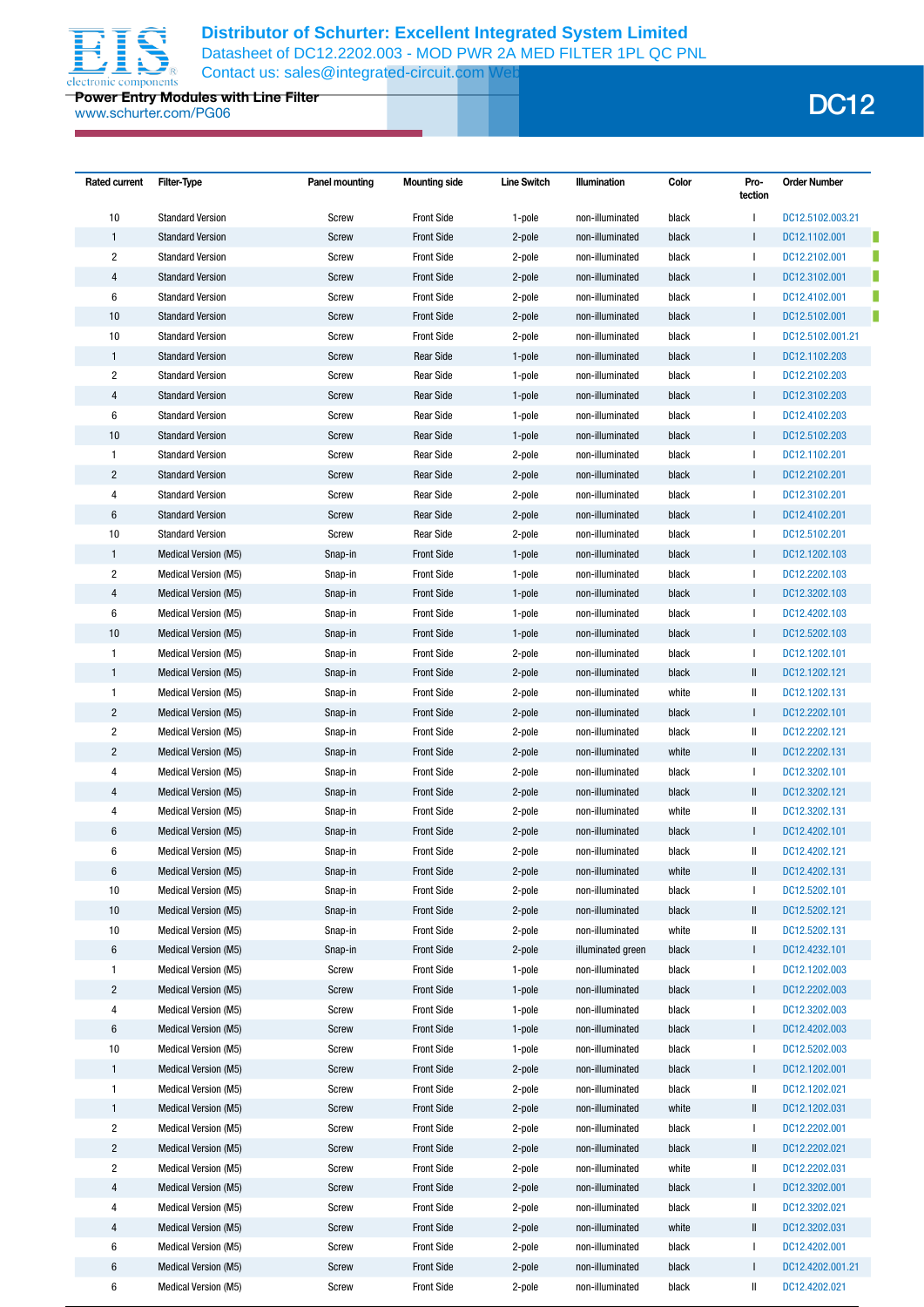

# **Power Entry Modules with Line Filter** DC12 www.schurter.com/PG06

| <b>Rated current</b> | <b>Filter-Type</b>           | Panel mounting | <b>Mounting side</b> | <b>Line Switch</b> | Illumination    | Color | Pro-<br>tection | <b>Order Number</b> |
|----------------------|------------------------------|----------------|----------------------|--------------------|-----------------|-------|-----------------|---------------------|
| 6                    | Medical Version (M5)         | Screw          | <b>Front Side</b>    | 2-pole             | non-illuminated | white | $\mathbf{I}$    | DC12.4202.031       |
| 10                   | Medical Version (M5)         | Screw          | <b>Front Side</b>    | 2-pole             | non-illuminated | black |                 | DC12.5202.001       |
| 10                   | <b>Medical Version (M5)</b>  | Screw          | <b>Front Side</b>    | 2-pole             | non-illuminated | black |                 | DC12.5202.001.21    |
| 10                   | <b>Medical Version (M5)</b>  | Screw          | <b>Front Side</b>    | 2-pole             | non-illuminated | black | $\mathsf{I}$    | DC12.5202.021       |
| 10                   | Medical Version (M5)         | Screw          | <b>Front Side</b>    | 2-pole             | non-illuminated | white | $\mathbf{I}$    | DC12.5202.031       |
|                      | Medical Version (M5)         | Screw          | <b>Rear Side</b>     | 2-pole             | non-illuminated | black |                 | DC12.1202.201       |
| $\overline{2}$       | <b>Medical Version (M5)</b>  | Screw          | <b>Rear Side</b>     | 2-pole             | non-illuminated | black |                 | DC12.2202.201       |
| 4                    | <b>Medical Version (M5)</b>  | Screw          | <b>Rear Side</b>     | 2-pole             | non-illuminated | black |                 | DC12.3202.201       |
| 6                    | Medical Version (M5)         | Screw          | <b>Rear Side</b>     | 2-pole             | non-illuminated | black |                 | DC12.4202.201       |
| 10                   | Medical Version (M5)         | Screw          | <b>Rear Side</b>     | 2-pole             | non-illuminated | black |                 | DC12.5202.201       |
|                      | Medical Version (M80)        | <b>Screw</b>   | <b>Rear Side</b>     | 2-pole             | non-illuminated | black |                 | DC12.1602.201       |
| $\overline{2}$       | <b>Medical Version (M80)</b> | Screw          | <b>Rear Side</b>     | 2-pole             | non-illuminated | black |                 | DC12.2602.201       |
| $\overline{4}$       | Medical Version (M80)        | Screw          | <b>Rear Side</b>     | 2-pole             | non-illuminated | black |                 | DC12.3602.201       |
| 6                    | Medical Version (M80)        | Screw          | <b>Rear Side</b>     | 2-pole             | non-illuminated | black |                 | DC12.4602.201       |
| 10                   | Medical Version (M80)        | Screw          | <b>Rear Side</b>     | 2-pole             | non-illuminated | black |                 | DC12.5602.201       |

**Most Popular.** 

Availability for all products can be searched real-time:http://www.schurter.com/Stock-Check/Stock-Check-SCHURTER

Suffix "21" corresponds to the version with V-Lock mating cordset. The connector is equipped with a notch intended for use with the latching cordset. The cord latching system prevents against accidental removal of the cordset. Available only for screw-on versions.

## **Packaging unit** 10 Pcs

### **Accessories**

**Description**



Wire Harness Wire harness for SCHURTER products



Assorted Covers Rear Cover



Cord retaining kits Cord retaining strain relief

Countersunk, B 4700.0002

Flat head, A 4700.0001